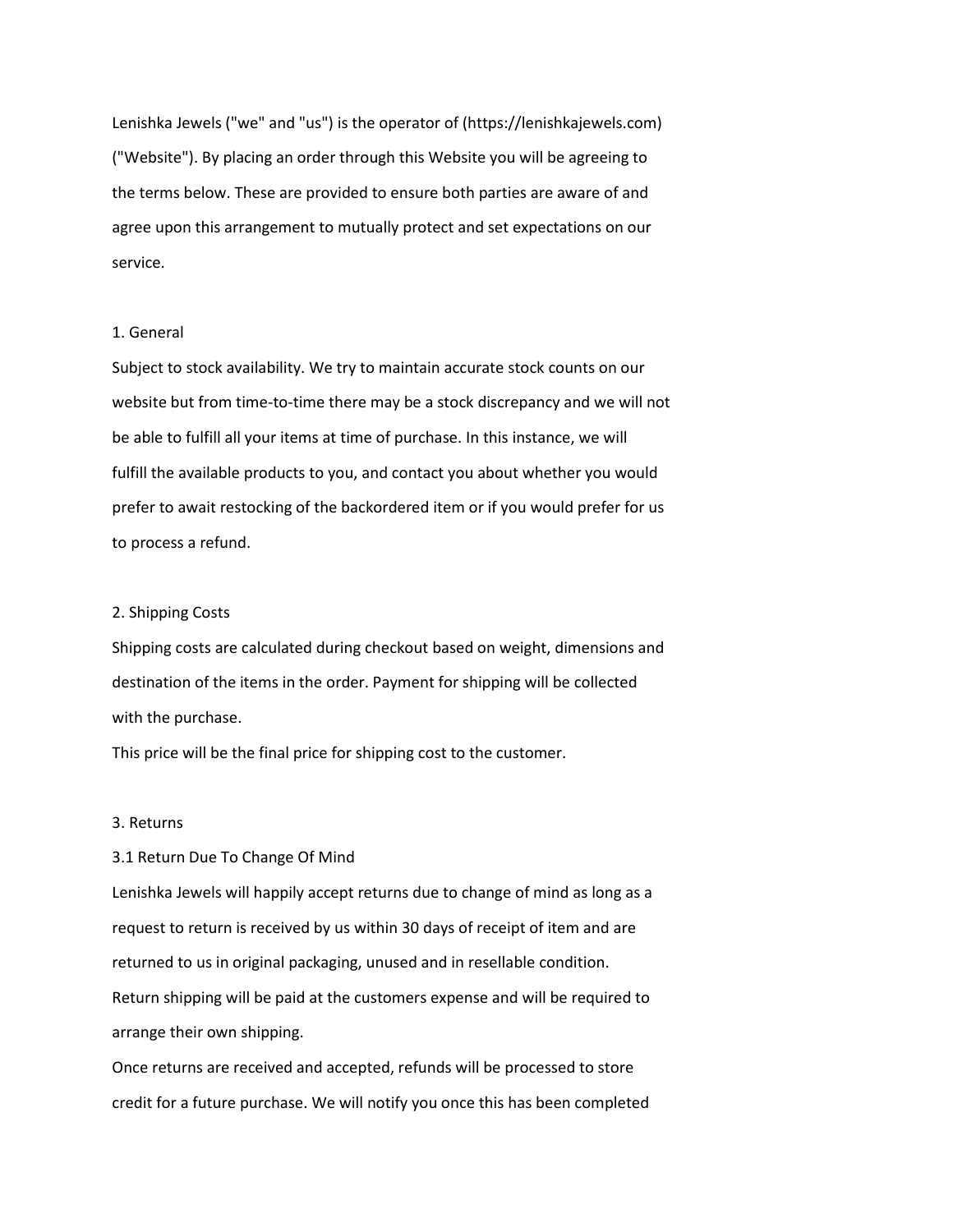through email.

(Lenishka Jewels) will refund the value of the goods returned but will NOT refund the value of any shipping paid.

### 3.2 Warranty Returns

Lenishka Jewels will happily honor any valid warranty claims, provided a claim is submitted within 90 days of receipt of items. Customers will be required to pre-pay the return shipping, however we will

reimburse you upon successful warranty claim.

Upon return receipt of items for warranty claim, you can expect Lenishka Jewels

to process your warranty claim within 7 days.

Once warranty claim is confirmed, you will receive the choice of:

- (a) refund to your payment method
- (b) a refund in store credit
- (c) a replacement item sent to you (if stock is available)

### 4. Delivery Terms

- 4.1 Transit Time Domestically
- In general, domestic shipments are in transit for 2 7 days

## 4.2 Transit time Internationally

Generally, orders shipped internationally are in transit for 4 - 22 days. This varies greatly depending on the courier you have selected. We are able to offer a more specific estimate when you are choosing your courier at checkout.

### 4.3 Dispatch Time

Orders are usually dispatched within 2 business days of payment of order Our warehouse operates on Monday - Friday during standard business hours, except on national holidays at which time the warehouse will be closed. In these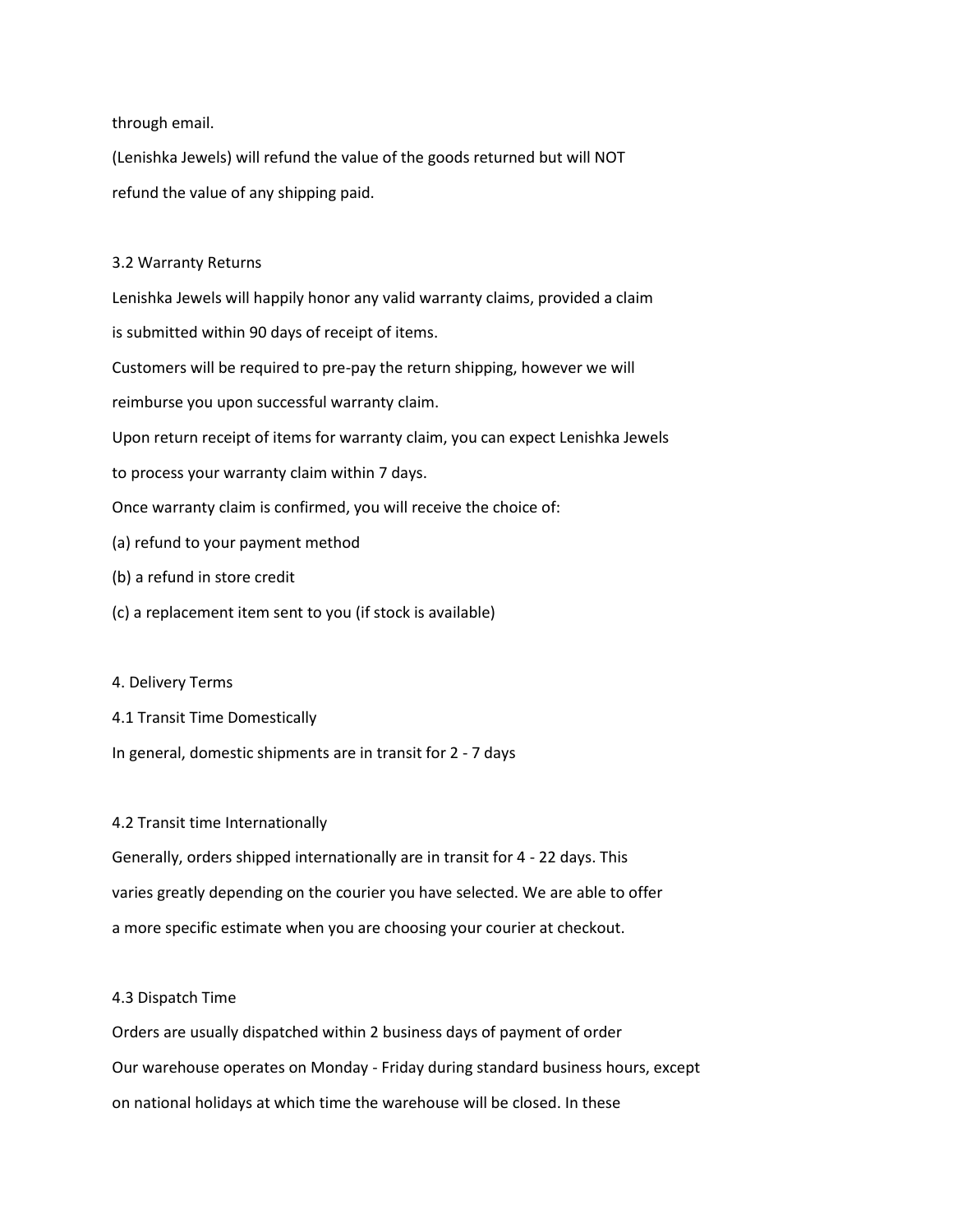instances, we take steps to ensure shipment delays will be kept to a minimum.

### 4.4 Change Of Delivery Address

For change of delivery address requests, we are able to change the address at any time before the order has been dispatched.

### 4.5 P.O. Box Shipping

Lenishka Jewels will ship to P.O. box addresses using postal services only. We are unable to offer couriers services to these locations.

## 4.6 Military Address Shipping

We are able to ship to military addresses using USPS. We are unable to offer this service using courier services.

## 4.7 Items Out Of Stock

If an item is out of stock, we will wait for the item to be available before dispatching your order. Existing items in the order will be reserved while we await this item.

### 4.8 Delivery Time Exceeded

If delivery time has exceeded the forecasted time, please contact us so that we can conduct an investigation.

## 5. Tracking Notifications

Upon dispatch, customers will receive a tracking link from which they will be able to follow the progress of their shipment based on the latest updates made available by the shipping provider.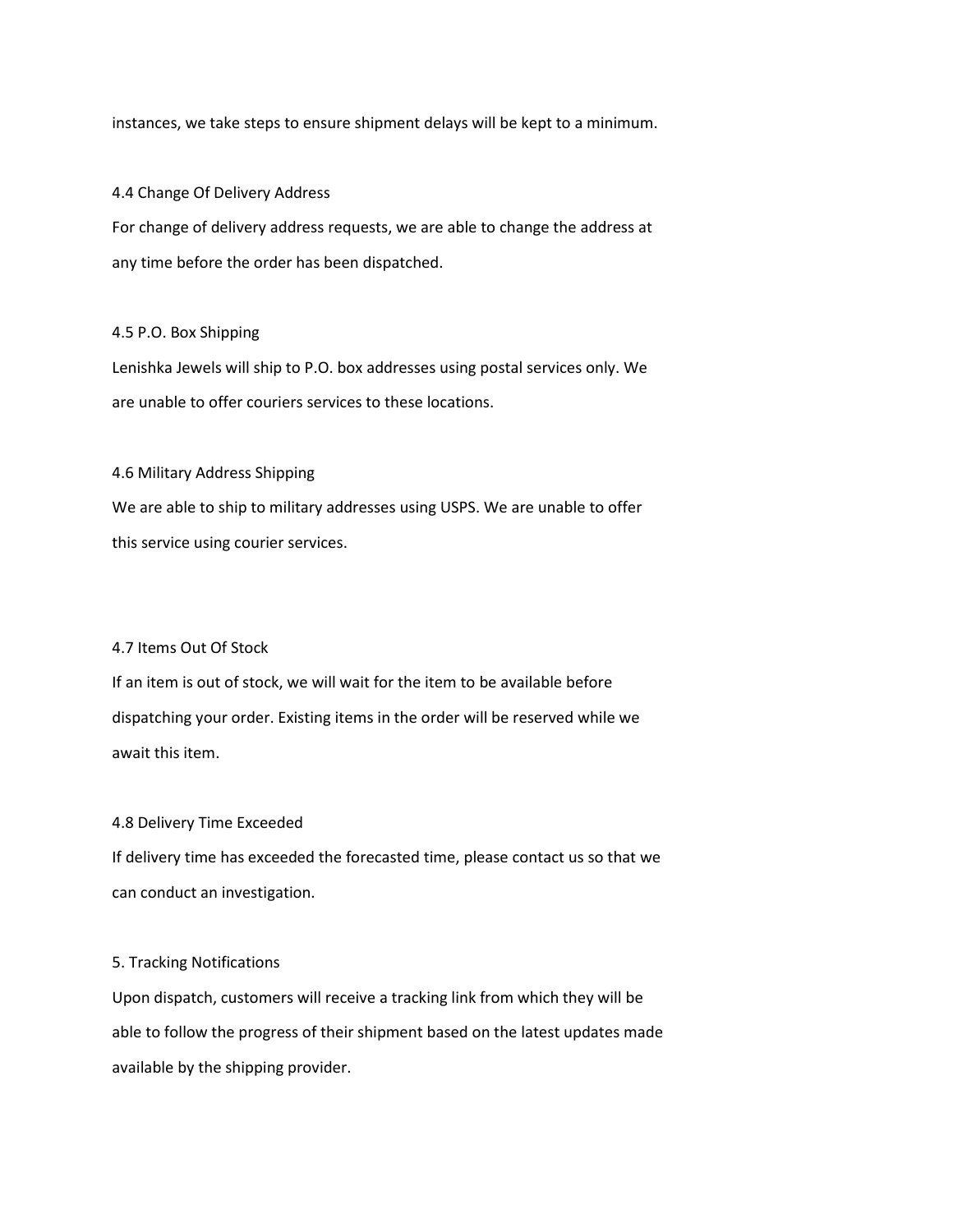#### 6. Parcels Damaged In Transit

If you find a parcel is damaged in-transit, if possible, please reject the parcel from the courier and get in touch with our customer service. If the parcel has been delivered without you being present, please contact customer service with next steps.

## 7. Duties & Taxes

7.1 Sales Tax

Sales tax has already been applied to the price of the goods as displayed on the website

### 7.2 Import Duties & Taxes

Import duties and taxes for international shipments may be liable to be paid upon arrival in destination country. This varies by country, and Lenishka Jewels encourage you to be aware of these potential costs before placing an order with us.

If you refuse to to pay duties and taxes upon arrival at your destination country, the goods will be returned to Lenishka Jewels at the customers expense, and the customer will receive a refund for the value of goods paid, minus the cost of the return shipping. The cost of the initial shipping will not be refunded.

# 8. Cancellations

If you change your mind before you have received your order, we are able to accept cancellations at any time before the order has been dispatched. If an order

has already been dispatched, please refer to our refund policy.

#### 9. Insurance